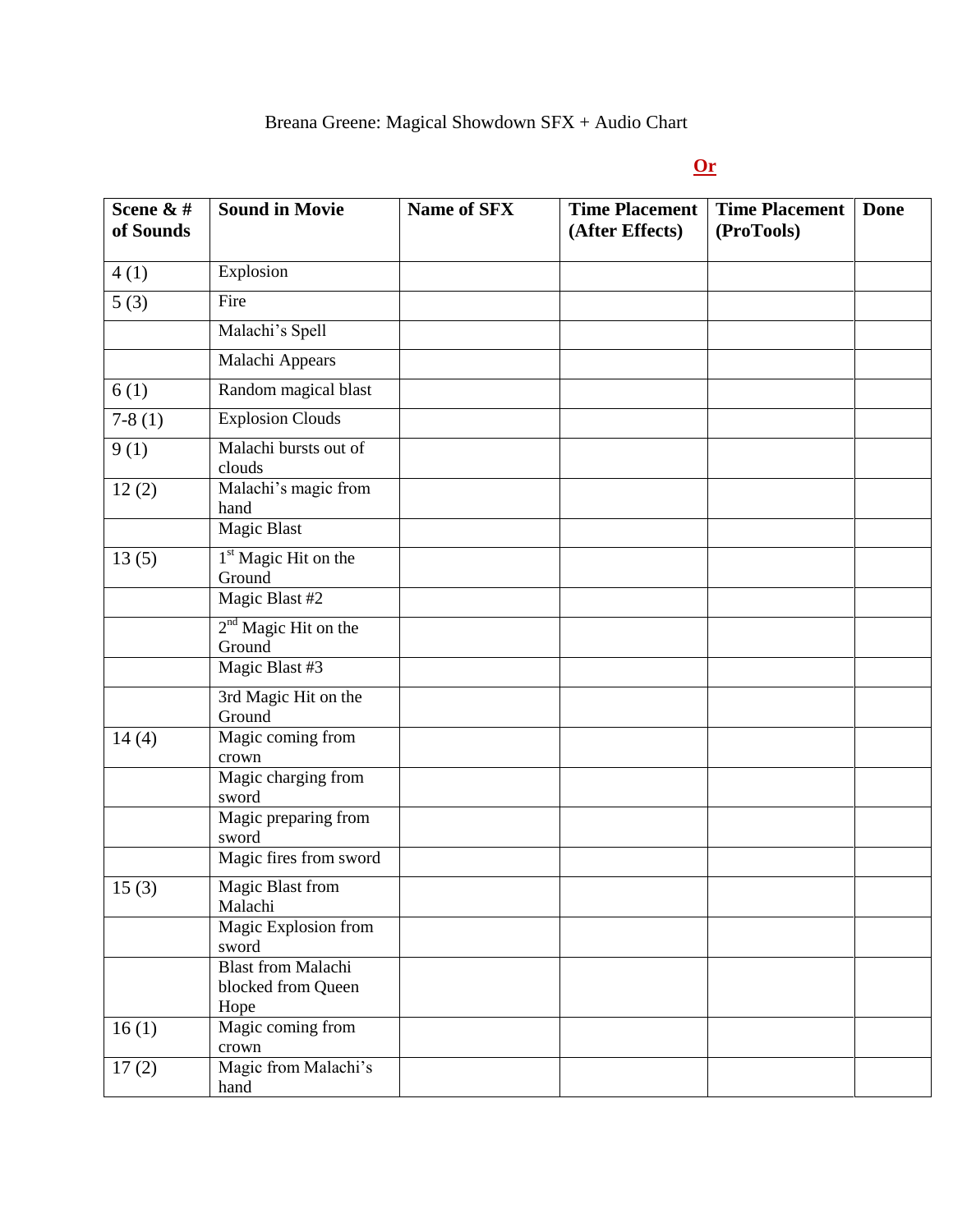|        | <b>Blocked Blast</b>                        |  |  |
|--------|---------------------------------------------|--|--|
| 18(2)  | Shield Attack                               |  |  |
|        | Malachi gets hit                            |  |  |
| 20(1)  | Queen Hope grabs<br>shield                  |  |  |
| 21(1)  | <b>Blood Dripping from</b><br>hand          |  |  |
| 23(3)  | Malachi disappears                          |  |  |
|        | Malachi reappears in<br>front of Queen Hope |  |  |
|        | Energy blast from<br>Malachi's hand         |  |  |
| 24(1)  | <b>Energy Explosion</b>                     |  |  |
| 25(6)  | Magic from Malachi's<br>hands               |  |  |
|        | Magic grows from<br>Malachi's hands         |  |  |
|        | Queen Hope lands on<br>the ground           |  |  |
|        | Queen Hope swings<br>sword up               |  |  |
|        | Sword hits ground                           |  |  |
|        | Flashing moving light<br>from sword         |  |  |
| 26(1)  | Magic from Malachi's<br>hands               |  |  |
| 28(1)  | Magic from Malachi's<br>hands               |  |  |
| 29(2)  | Magic from sword lights<br>up               |  |  |
|        | Magic from sword                            |  |  |
| 30(8)  | Magic clash from sword<br>and hand          |  |  |
|        | Magic block from attack                     |  |  |
|        | Magic swoosh                                |  |  |
|        | Magic clash #2                              |  |  |
|        | Magic sword swish                           |  |  |
|        | Magic from sword                            |  |  |
|        | <b>Magic Blast from</b><br>Malachi          |  |  |
|        | <b>Big Explosion</b>                        |  |  |
| 31(11) | Magic Clash #3                              |  |  |
|        | Magic Blocked                               |  |  |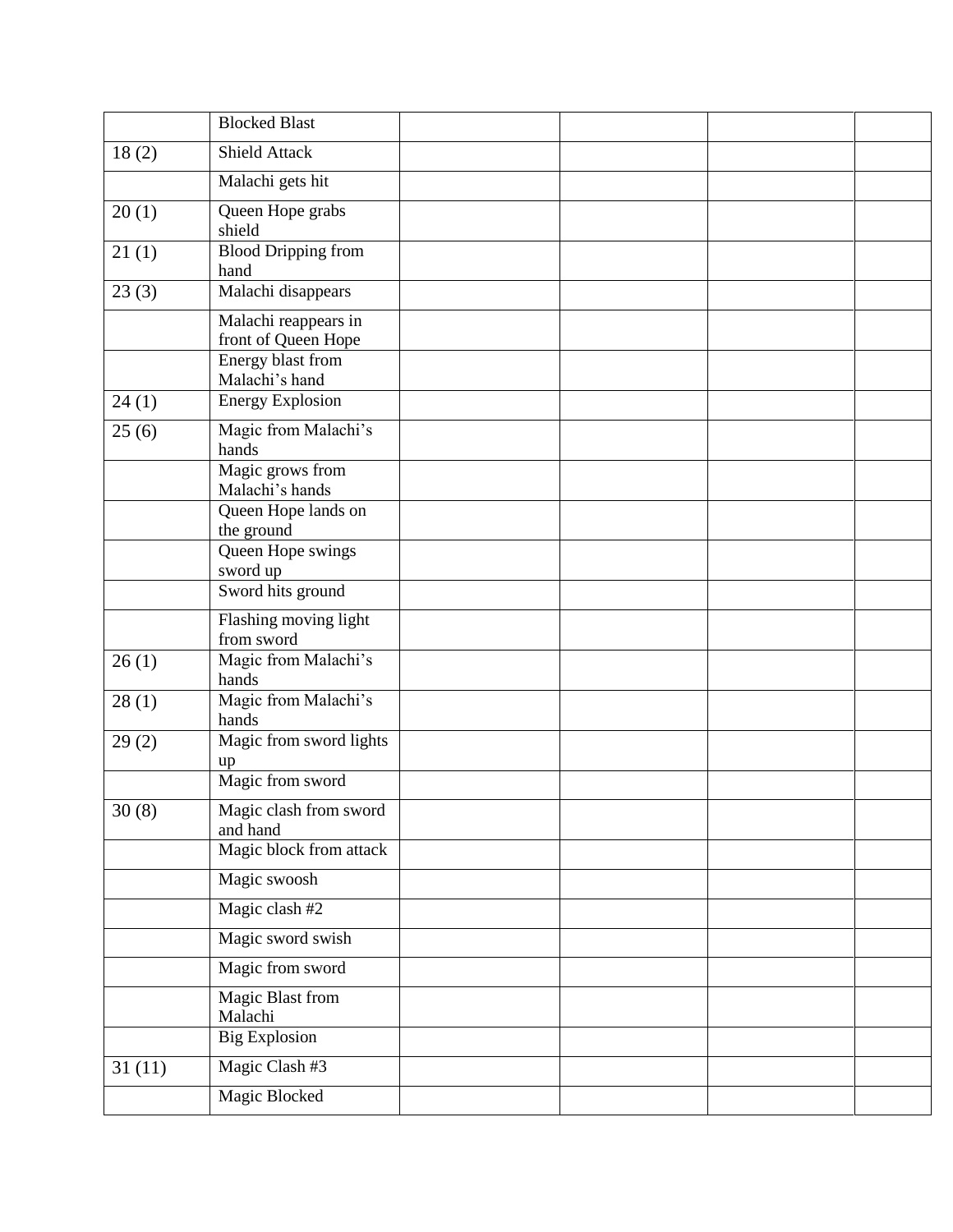|       | Swoosh from Malachi's                    |  |  |
|-------|------------------------------------------|--|--|
|       | leg<br>Pink Magic from Queen             |  |  |
|       | Hope's sword                             |  |  |
|       | Big Magic Energy from<br>Malachi         |  |  |
|       | Pink energy wave from<br>Queen Hope      |  |  |
|       | <b>Big Energy Clash/Block</b>            |  |  |
|       | <b>Bubble Shield</b>                     |  |  |
|       | Electrical noise from<br>inside bubble   |  |  |
|       | Malachi pops out of<br>bubble shield     |  |  |
|       | Magic energy                             |  |  |
| 32(2) | Magic energy grows                       |  |  |
|       | Magic energy decreases                   |  |  |
| 33(4) | Shield lands                             |  |  |
|       | Sword lands                              |  |  |
|       | Queen Hope lands                         |  |  |
|       | Dust from ground                         |  |  |
| 34(1) | Blast shield from ground                 |  |  |
| 35(3) | <b>Shield Bounce</b>                     |  |  |
|       | Shield Bounce #2                         |  |  |
|       | <b>Energy Blast from</b><br>Malachi      |  |  |
| 36(1) | Grabs neck                               |  |  |
| 38(1) | Glowing Heart Magic<br>from Crown        |  |  |
| 39(3) | <b>Big Magic Attack</b>                  |  |  |
|       | Malachi lands hard                       |  |  |
|       | Steam from magic attack                  |  |  |
| 40(2) | <b>Glowing Heart Magic</b><br>from Crown |  |  |
|       | <b>Breathing heavily</b>                 |  |  |
| 43(6) | Magic Energy from<br>sword               |  |  |
|       | Magic Twirl                              |  |  |
|       | <b>Big Energy</b>                        |  |  |
|       | Huge Burst                               |  |  |
|       |                                          |  |  |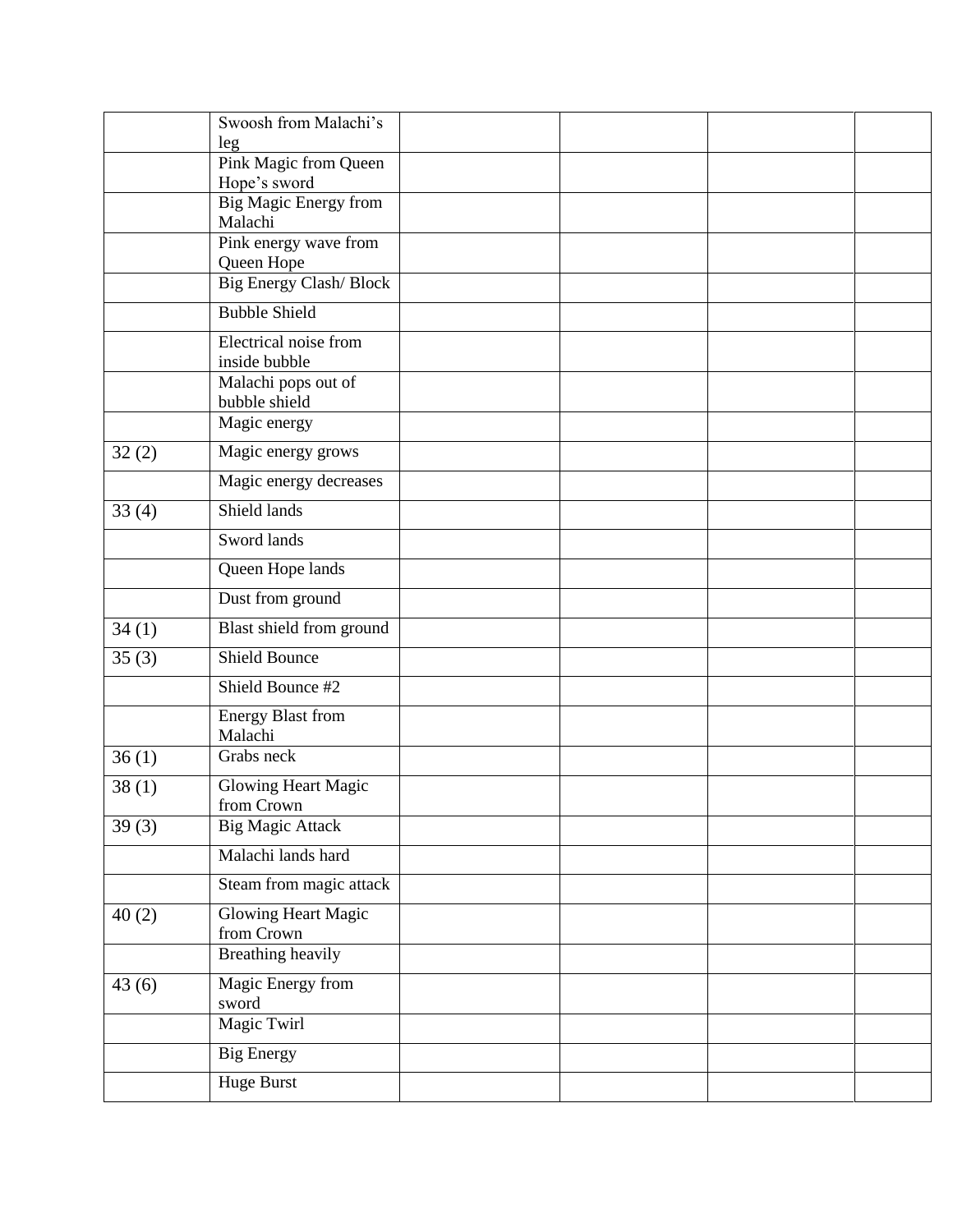|        | <b>Magical Energy Attack</b>           |  |  |
|--------|----------------------------------------|--|--|
|        | <b>Black and White Out</b>             |  |  |
| 44(1)  | Colorful Explosion                     |  |  |
| 45(1)  | <b>Big Smoke Clouds</b>                |  |  |
| 46(15) | Magic from hands                       |  |  |
|        | Magic Clash Cloud                      |  |  |
|        | <b>Electrical Shock</b>                |  |  |
|        | <b>Electrical Collision</b><br>Clash   |  |  |
|        | Magic Clash Cloud #2                   |  |  |
|        | Magic Clash Cloud #3                   |  |  |
|        | Green Magic                            |  |  |
|        | <b>Green Magic Collision</b>           |  |  |
|        | <b>Collision Block</b>                 |  |  |
|        | Pink Cross Magic                       |  |  |
|        | <b>Blue Magic</b>                      |  |  |
|        | <b>Cross Magic Attack</b>              |  |  |
|        | White Magic Energy                     |  |  |
|        | Clouds Poof                            |  |  |
|        | Sword Energy                           |  |  |
| 47(2)  | Dark Blue Magic Hands                  |  |  |
|        | <b>Yellow Electricity</b>              |  |  |
| 48(2)  | <b>Hands Move Down</b><br>Strongly     |  |  |
|        | Dark Magic Rises                       |  |  |
| 49(6)  | Dark Magic Spreads                     |  |  |
|        | Storm White Light                      |  |  |
|        | <b>Blue Magic Ring</b>                 |  |  |
|        | Dark Magic Moves                       |  |  |
|        | Red Dark Magic<br><b>Spreads</b>       |  |  |
|        | Queen Hope Jumps                       |  |  |
| 50(2)  | Queen Hope lands                       |  |  |
|        | Dark Magic Continues<br>to move        |  |  |
| 51(1)  | Dark Magic Continues<br>to move louder |  |  |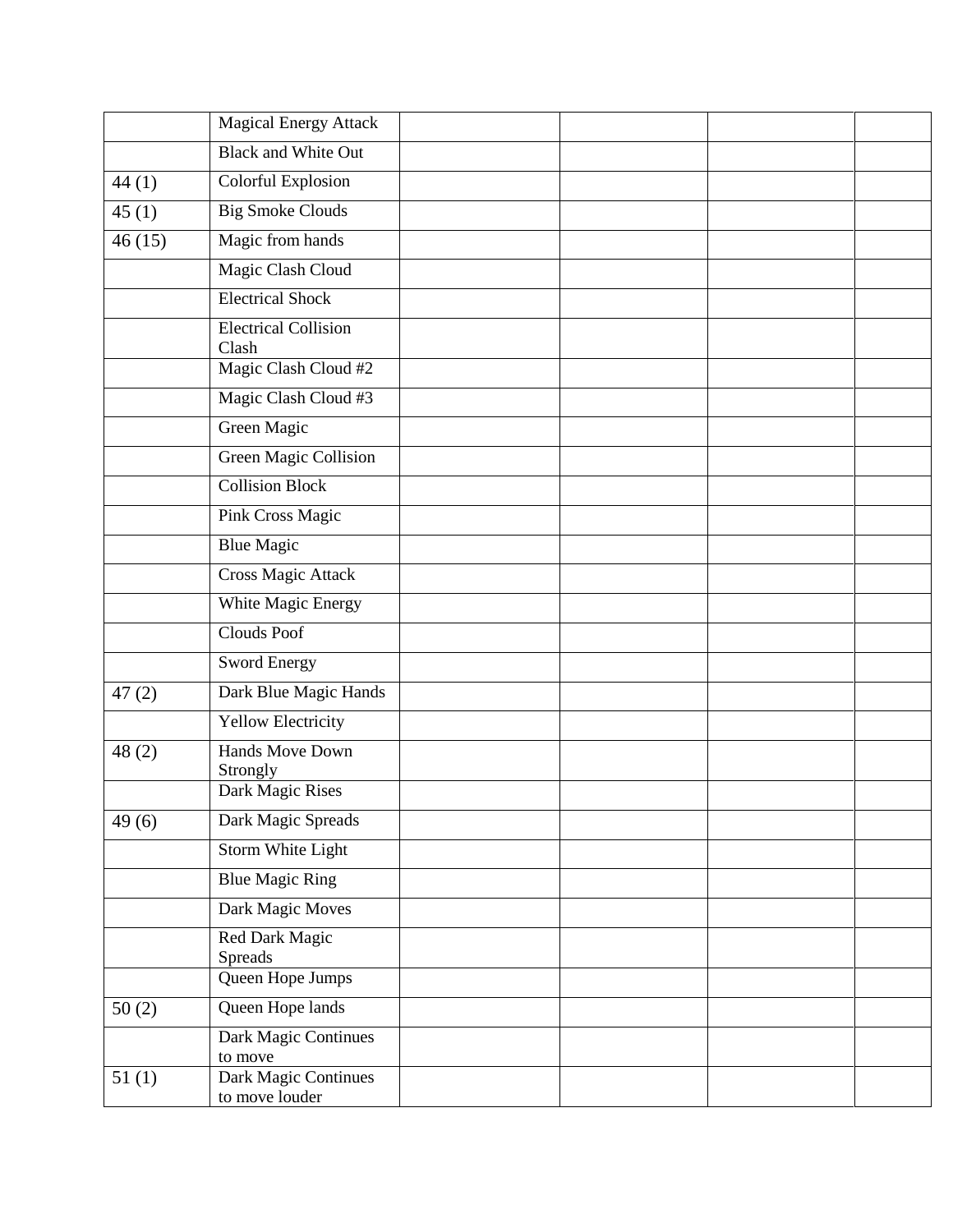| $52-53(3)$ | Dark Magic Flows                    |  |  |
|------------|-------------------------------------|--|--|
|            | <b>Blue Magic Ring</b>              |  |  |
|            | Cape Flowing                        |  |  |
| 54(1)      | Dark Magic Continues<br>to move     |  |  |
| 55 $(3)$   | Dark Magic Flows                    |  |  |
|            | Powerful Dark Magic<br>Hands        |  |  |
|            | Malachi flies                       |  |  |
| 56(3)      | Dark Magic Flows                    |  |  |
|            | <b>Shield Hits</b>                  |  |  |
|            | Malachi continues to fly            |  |  |
| 57(5)      | Dark Magic Flows                    |  |  |
|            | Queen Hope lands<br>roughly         |  |  |
|            | <b>Magic from Shield</b>            |  |  |
|            | Throws magic shield                 |  |  |
|            | <b>Magic Hearts</b>                 |  |  |
| 58(3)      | <b>Magic Shield</b>                 |  |  |
|            | Dark Magic Flows                    |  |  |
|            | Pink Cloud Explosion                |  |  |
| 59 $(2)$   | Pink Cloud Explosion<br>continues   |  |  |
|            | Malachi coughing                    |  |  |
| 61(1)      | <b>Bright Light Attack</b>          |  |  |
| 62(2)      | Dark Magic Flows                    |  |  |
|            | Malachi pops out of<br>smoke clouds |  |  |
| 63(1)      | Malachi hits against tree           |  |  |
| 64(2)      | <b>Flowing Dress</b>                |  |  |
|            | Wind Flowing                        |  |  |
| 65(2)      | <b>Flowing Dress</b>                |  |  |
|            | Wind Flowing                        |  |  |
| 66(1)      | <b>Yellow Heart Magic</b>           |  |  |
| 67(2)      | Yellow Heart Magic                  |  |  |
|            | White Flashing Light                |  |  |
| 68(1)      | Power Increasing                    |  |  |